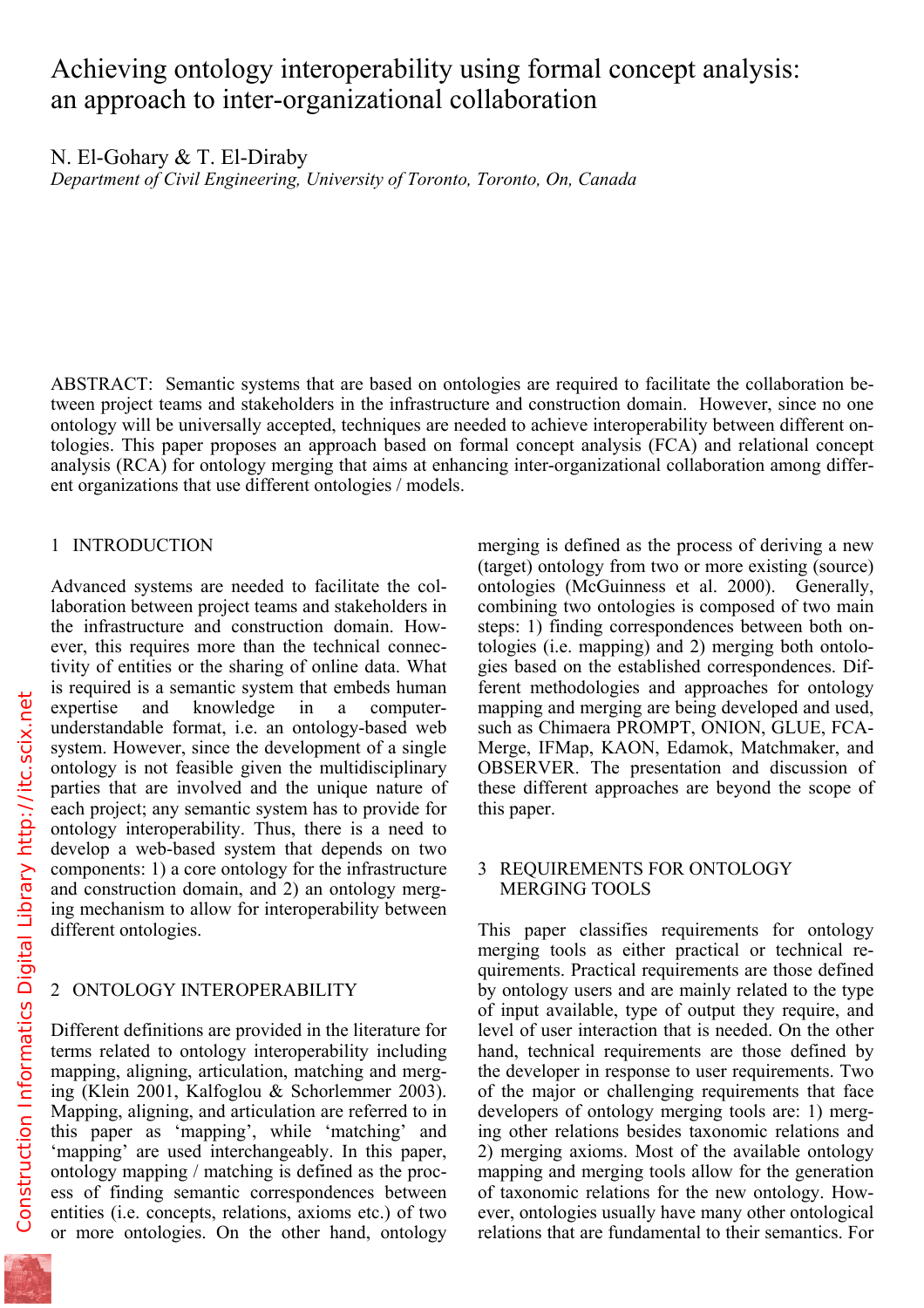tions would be performed\_by, uses, and controlled\_by. A process is performed by an actor, uses resources, and is controlled by constraints. Such relations need to be reflected in the new ontology based on source ontologies. Similarly, current ontology mapping and merging tools do not allow for the merging of functions and axioms. However, axioms are necessary to define the semantics of both concepts and relations. Therefore, tools for merging ontological relations and axioms are needed.

## 4 FORMAL CONCEPT ANALYSIS

#### 4.1 *Formal Concept Analysis*

Formal Concept Analysis (FCA) is a mathematical theory that models the concept of 'concept' using lattice theory. A formal concept is modeled as a unit that has an extent and intent. A formal context is introduced to describe extensions and intensions mathematically. A formal context is defined as a triple (*G,M,I*), where *G* is a set whose elements are called objects, *M* is a set whose elements are called attributes, and *I* is a binary relation between *G* and  $M (I \subseteq G \times M)$ . The relation *I* expresses which attributes describe each object or which objects are described by an attribute (Stumme 2003). A formal concept represents a group of objects. It is described by objects (the extent of the concept) and attributes (the intent of the concept). The extent represents all objects belonging to the concept, while the intent includes all attributes shared by these objects. A formal context is usually represented in a form of a table, where the left column represents the object set *G*, the upper row represents the attribute set *M*, and the cross cell values represent the relationship *I*. On the other hand, formal concepts are usually described using a *Hass Diagram*, forming a concept lattice. In the lattice, each node represents a formal concept. The ascending path of line segments represents the subconcept-superconcept relationship and vice versa (Ganter & Wille 1999).

Formal contexts discussed above deal with binary attributes only. However, in practical applications, attributes are usually represented by a value, such as 'price' of product. These multi-valued attributes are called 'many-valued attributes', in contrast to previously discussed 'one-valued attributes'. As presented by Ganter & Wille (1999), these many-valued attributes form a many-valued context. A manyvalued context is represented by  $(G, M, W, I)$ , where *G* is a set whose elements are called objects, *M* is a set whose elements are called attributes, *W* is a set whose elements are called attribute values, and *I* is a ternary relation between *G*, *M* and *W* ( $I \subseteq G \times M \times$ *W*). Similar to one-valued contexts, a many-valued context is represented in a form of a table, where the

per row represents the many-valued attribute set *M*, the second upper row represents the attribute value set *W*, and the cross cell values represent the relationship *I* (Ganter & Wille 1999).

In order to derive concepts from a many-valued context, the many-valued context is transformed into a one-valued context by means of conceptual scaling for attributes. Only then, the concepts of the derived one-valued context are interpreted as the concepts of the original many-valued context. Conceptual scaling is simply developing a 'conceptual scale' for each attribute. The scale is a context that is used to interpret the attributes, such that a scale for an attribute *m* of a many-valued context is a one-valued context given by:  $Sm := (Gm, Mm, Im)$ , where  $m(G)$ ⊆ *Gm* and *Mm* is a set of new attributes and *Im* is the relation between attributes *Gm* and new attributes *Mm*. The choice of conceptual scales depends on the interpretation of the context and is not mathematically determined (Ganter & Wille 1999).

### 4.2 *Relational Concept Analysis*

Relational concept analysis (RCA) is an extension to formal concept analysis (FCA) proposed by Huchard et al. (2002). It allows for presenting relations between formal objects through the use of relational context family (RCF), so that formal concepts not only present shared attributes, but also reflect shared relations between objects.

A RCF is a set of formal multi-valued contexts and a set of relational attributes (extracted from relations between objects). In other words, a RCF  $R^3$  is a pair  $(K_R, M_R)$  where  $K_R$  is a set of *s* multi-valued contexts  $K_i = (G_i, M_i, W_i, I_i)$  and  $M_R$  is a set of p relational attributes  $\alpha_j$  such that for each *j*,  $1 \leq j \leq p$ there exist *r* and *q* in [1,*s*] with  $\alpha_i$  :  $G_r \rightarrow 2^{\overline{Gq}}$ . The mappings domain and co-domain are *dom:*  $M_R \rightarrow$  ${G_i}$  and *cod:*  $M_R \rightarrow {G_i}$ ; such that for all  $\alpha : G_r \rightarrow$  $\hat{Z}^{Gq'}$ , *dom*  $(\alpha_j) = G_r$  and  $\hat{c}od(\alpha_j) = G_q$ . In addition, *rel:*  $K_R \rightarrow 2^{M_R}$  with  $rel(K_i) = \{ \alpha \mid dom(\alpha) = G_i \}$ .

Rouane et al. (2004) propose the application of RCA to UML class hierarchies. Their proposed approach is composed of three steps: 1) encoding, 2) abstraction, 3) reverse encoding. For the encoding, classes and associations of the UML model are each presented in a separate context of the RCF. The class-association relation is reflected in both contexts as relational attributes, out-association vs. inassociation for the class context and source-class vs. target-class for the association context. During the abstraction phase, a set of inter-related concept lattices are built. The initial lattice is constructed from classes and non-relational attributes. Based on this lattice, relational scaling is performed, resulting in relational attributes scaled along the lattice. Thus, the attribute name will have reference to both the association type and the formal context of the lattice.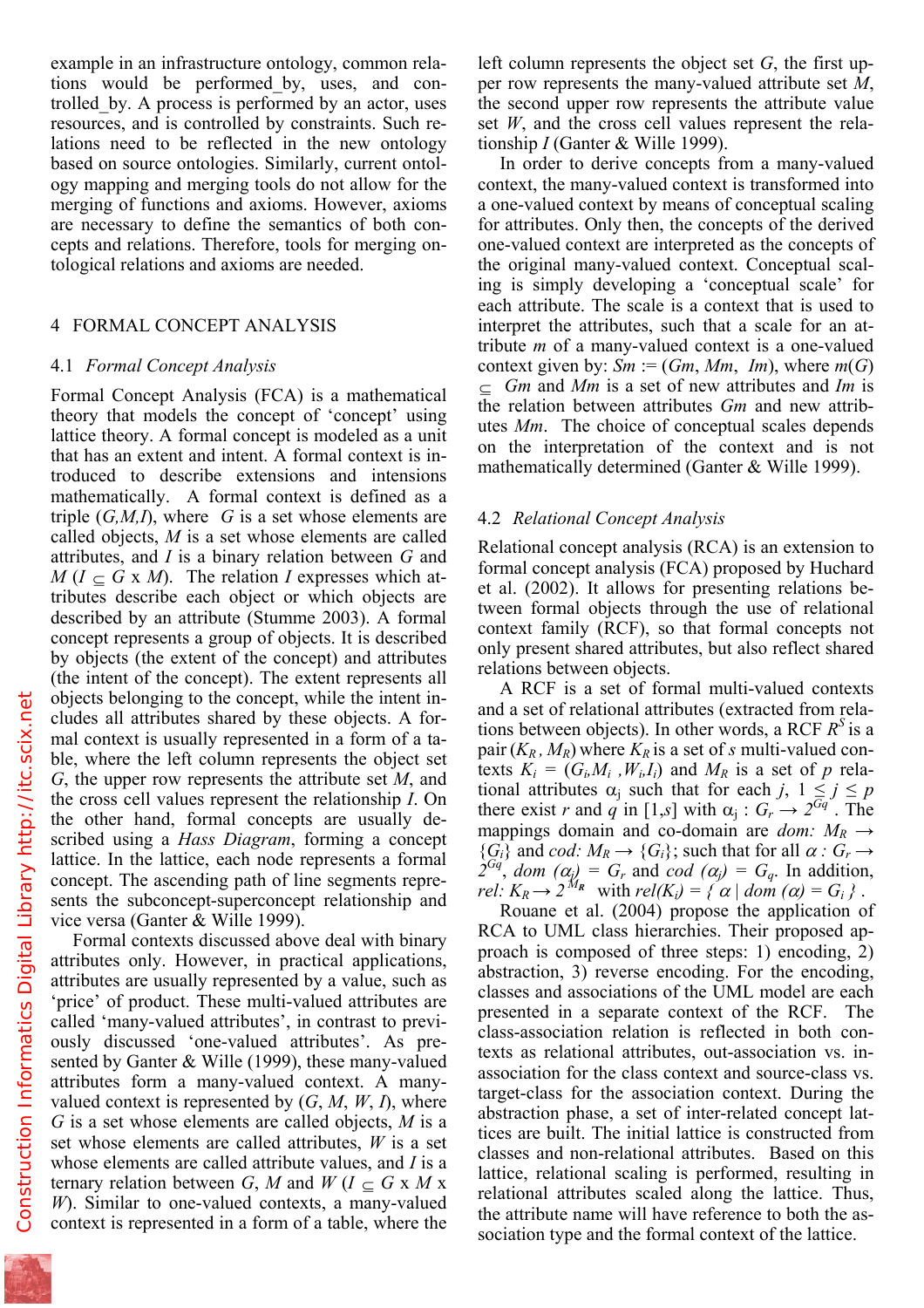| Processes<br>(Org A)                               | Processes                         | Products                  |                                          | Resources |                               |          | Actors                       |                     |                               | Controls               |                                         |
|----------------------------------------------------|-----------------------------------|---------------------------|------------------------------------------|-----------|-------------------------------|----------|------------------------------|---------------------|-------------------------------|------------------------|-----------------------------------------|
|                                                    | Design<br>Coordination<br>Process | Architectural<br>Drawings | Architectural<br>Specifications Software | CAD       | Constr.<br>Lessons<br>Learned | Hardware | Architect                    | Senior<br>Architect | Drafter                       | Code<br>Specifications | Available<br>Construction<br>Techniques |
| Architectural<br>Design Process                    | supported by                      | impacts                   | impacts                                  |           |                               |          | performed by                 | managed by          | participates in controlled by |                        |                                         |
| Constructability<br>Analysis Process               |                                   | could modify              | could modify                             | aided_by  | aided by                      | utilizes | performed by                 | managed_by          | participates in controlled by |                        | controlled by                           |
| Architectural<br>Drawing<br>Development<br>Process |                                   | results in                |                                          | aided by  |                               | utilizes | supervised by                |                     | performed_by                  | controlled by          |                                         |
| Specification<br>Development<br>Process            |                                   |                           | results in                               |           |                               | utilizes | performed by                 |                     |                               | controlled by          |                                         |
| Design<br>Coordination<br>Process                  |                                   |                           |                                          |           |                               |          | participates in performed by |                     | participates in               |                        |                                         |

#### Table 2. Presentation of ontology 2.

| Processes<br>(Org B)               | Products       |            |               | Resources              | Actors          |                 |                 |                    | Controls      |                     |
|------------------------------------|----------------|------------|---------------|------------------------|-----------------|-----------------|-----------------|--------------------|---------------|---------------------|
|                                    | Master<br>Plan | Schedule   | <b>Budget</b> | Scheduling<br>Software | Planner         | PM Engineer     | PM Estimator    | Project<br>Manager | <b>Budget</b> | Design<br>Documents |
| Planning<br>Process                | results in     |            |               |                        | performed by    | participates in | participates in | managed by         |               | impacted by         |
| Scheduling<br>Process              |                | results in |               | aided by               | performed by    | participates in |                 | managed by         |               | impacted by         |
| Budgeting<br>Process               |                |            | results in    |                        |                 | participates in | performed by    | managed by         |               | impacted by         |
| Cost Control<br>Process            |                |            |               |                        |                 | performed by    | participates in | managed by         | controlled by |                     |
| Resource<br>Management<br>Process  |                |            |               |                        |                 | performed by    |                 | managed by         | controlled by |                     |
| Project<br>Coordination<br>Process |                |            |               |                        | participates in | performed by    | participates in | managed by         |               |                     |

A process of mutual enrichment continues until isomorphism between two consecutive lattices is achieved.

RCA provides a relational connection between formal concepts of two formal contexts. So, the intent of a formal concept of a class context may include a relational attribute referring to a formal concept of the association context. This reference reflects the links between formal objects (classes) and association type.

## 5 DYNAMIC ONTOLOGY MERGING - PROPOSED APPROACH

## 5.1 *Introduction to the Proposed Approach*

Formal and relational concept analysis could be used as a key tool for merging two or more ontologies for information exchange. For example, if we need to exchange information between two ontologies, FCA algorithms would be used to link the two ontologies by producing a merged lattice that combines the two ontologies, thus allowing for a seamless exchange of information. In this case, each ontology will be represented in a form of context table. Consequently,

the result will be a number of formal contexts that need to be merged in a dynamic environment. The methodology of the proposed approach consists of five main steps: 1) encoding, 2) axiomatic scaling, 3) mapping, 4) merging, and 5) reverse encoding.

# 5.2 *Encoding*

The aim of the encoding is to present each ontology in two main contexts. The first context,  $K_1$ , includes ontology concepts (including attributes of concepts). The second context,  $K_2$ , presents ontology relations (including attributes of relations). The conceptrelation link is reflected in both contexts as relational attributes, out-relation vs. in-relation for the 'ontology concepts context' and source-class vs. target-class for the 'relation context'. For example, consider that Tables 1 and 2 present two different ontologies developed by two different organizations. Table 3 then shows a formal context presenting concepts (of ontology 1) as formal objects and both their non-relational attributes (such as process and product) and relational attributes (out-relations and inrelations) as formal attributes. On the other hand, Table 4 presents ontology relations as formal ob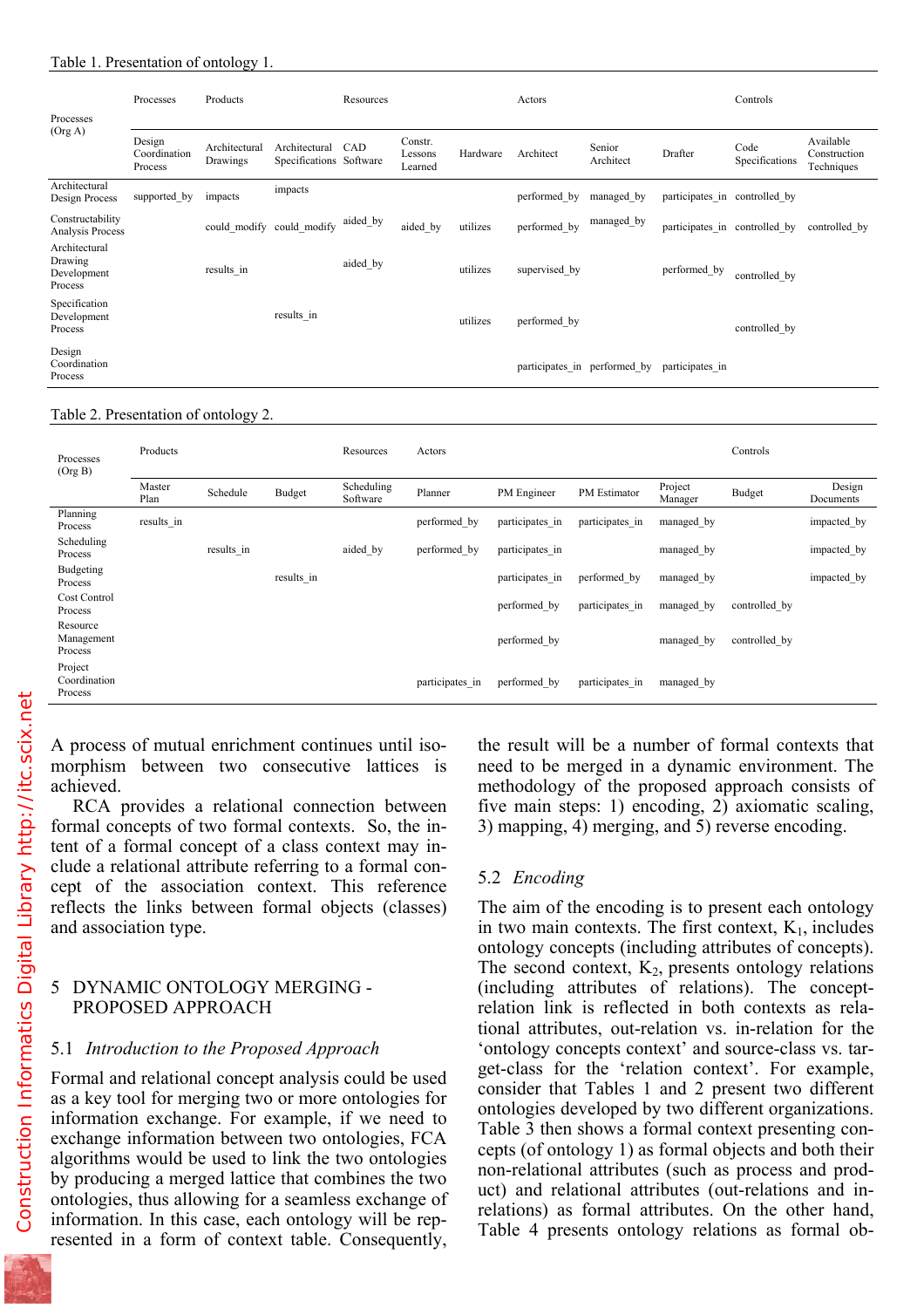name) and their corresponding relational attributes (source-concepts and target-concepts) are reflected as formal attributes. In order to reduce the scale of the example, only few relations of ontology 1 are considered.

Mapping candidates will be suggested to the user or supply chain manager based on pre-defined algorithms. Four main types of heuristics will be used to suggest mappings: 1) name-similarity between con-

Table 3. Concepts of ontology 1 and their attributes.

| Concept                                          | process | product | out-Relation          | in-Relation                       |
|--------------------------------------------------|---------|---------|-----------------------|-----------------------------------|
| Architectural Design Process                     | X       |         | supported by, impacts |                                   |
| <b>Constructability Analysis Process</b>         | X       |         | could modify          |                                   |
| <b>Architectural Drawing Development Process</b> | X       |         | results in            |                                   |
| Specification Development Process                | X       |         | results in            |                                   |
| <b>Design Coordination Process</b>               | X       |         |                       | supported by                      |
| Architectural Drawings                           |         | X       |                       | impacts, could modify, results in |
| Architectural Specifications                     |         | X       |                       | impacts, could modify, results in |

Table 4. Relations of ontology 1 and their attributes.

| Relation     | Name         | Source                                    | Target                             |
|--------------|--------------|-------------------------------------------|------------------------------------|
| Supported by | supported by | Architectural Design Process              | <b>Design Coordination Process</b> |
| Impacts      | impacts      | Architectural Design Process              | Architectural Drawings             |
| Could modify | could modify | <b>Constructability Analysis Process</b>  | Architectural Drawings             |
| Results in   | results in   | Architectural Drawing Development Process | Architectural Drawings             |
| Impacts      | impacts      | Architectural Design Process              | Architectural Specifications       |
| Could modify | could modify | <b>Constructability Analysis Process</b>  | Architectural Specifications       |
| Results in   | results in   | Specification Development Process         | Architectural Specifications       |

#### 5.3 *Axiomatic Scaling*

Axiomatic scaling aims at reflecting some of the axioms of the source ontologies in the formal context to achieve partial axiom merging. For example, if ontology 1 has an axiom stating that if an actor has a role it implies that he has a right too, then the formal context of Table 5 could be scaled according to this axiom, as shown in Table 6:  $\forall$ (x) (actor(x)  $\land$  has \_ role(x))  $\Rightarrow$  has \_ right(x).

However, this approach does not yet propose a way for incorporating all axioms of the source ontologies.

Table 5. Partial formal context.

|                  | actor | has role |
|------------------|-------|----------|
| Architect        | X     | x        |
| Senior Architect | x     | x        |
| Drafter          | x     |          |

Table 6. Partial axiomatically scaled formal context.

|                  | actor        | has role | has right |
|------------------|--------------|----------|-----------|
| Architect        | X            | x        | x         |
| Senior Architect | $\mathbf{x}$ | X        | X         |
| Drafter          |              |          |           |
|                  |              |          |           |

cept names, 2) definition-similarity between concept definitions, 3) hierarchical-similarity based on similarity between taxonomical hierarchies and is-a relationships, and 4) relational-similarity matches based on similarity of other taxonomical and ontological relations between concepts. More discussion about the mapping methodology will be presented in future work.

## 5.5 *Merging: Multiple Lattice Construction*

A set of inter-related concept lattices are constructed at this stage (Rouane *et al* 2004). The initial lattice is constructed from concepts and non-relational attributes. For example, lattice  $L^0$ <sub>concpet</sub> (Fig. 1) is built from context  $K^0$ <sub>concpet</sub> (Table 7). This lattice constitutes the first iteration of the construction process.

The second iteration starts by relational scaling based on lattice  $L^0$ <sub>concpet</sub>, resulting in relational attributes scaled along the lattice. Thus, the attribute name in the scaled context will have reference to both the relation type and the formal context of the preceding lattice. A process of mutual enrichment continues until isomorphism between two consecutive lattices is achieved. For example, Table 8 shows a scale context with: a) ontology concepts that are source concepts as objects, and b) relational attributes scaled along the existing lattice  $L^0$ <sub>concpet</sub> and thus corresponding to formal concepts of  $L_{\text{concept}}^{\{0\}}$  which have these ontology concepts in their extents.

$$
\mathbb{Z}^{\mathbb{Z}}
$$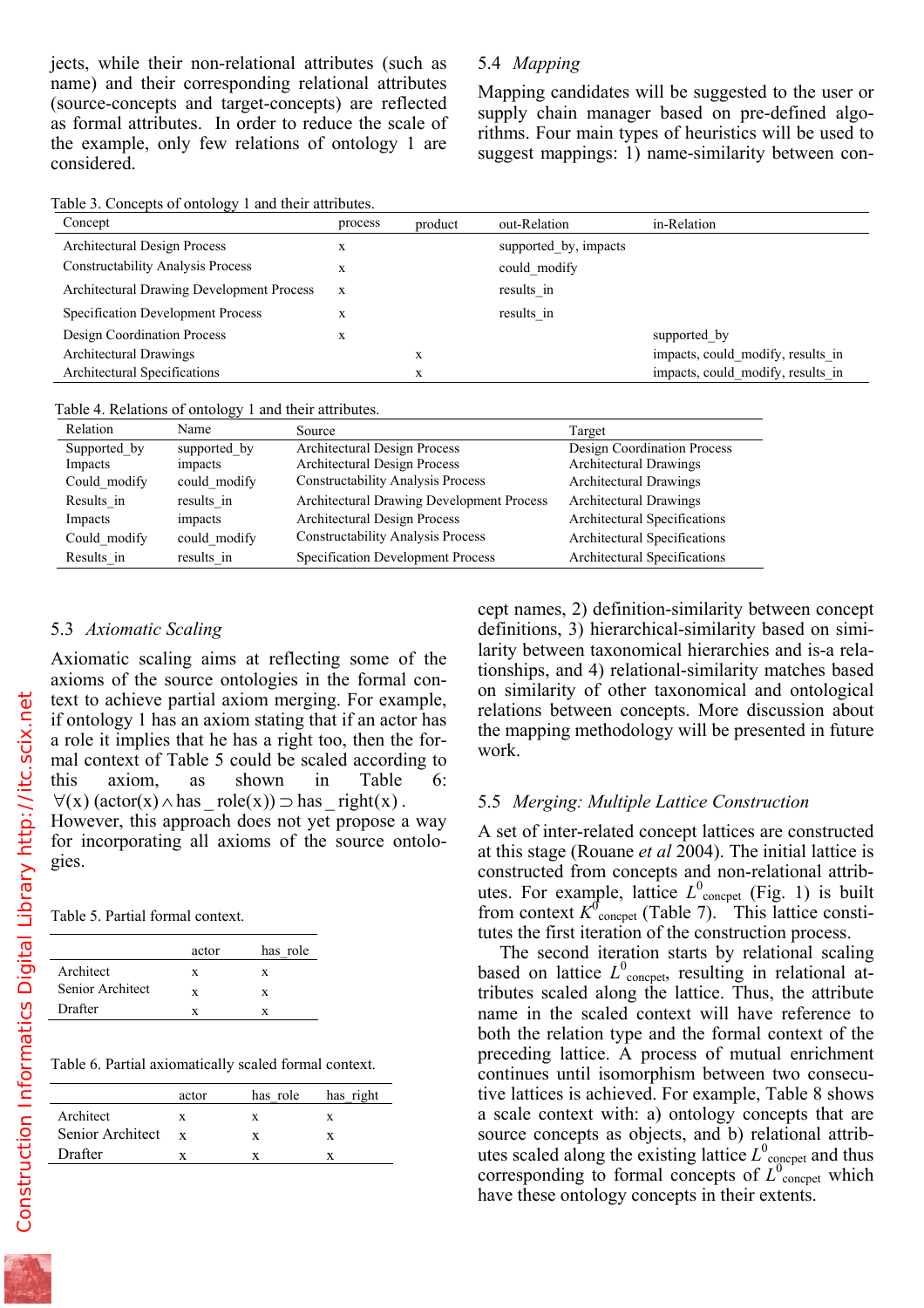|                                           | process      | product     | resource    | actor       | control     | design Document | software    |
|-------------------------------------------|--------------|-------------|-------------|-------------|-------------|-----------------|-------------|
| Architectural Design Process              | $\mathbf x$  |             |             |             |             |                 |             |
| <b>Constructability Analysis Process</b>  | $\mathbf X$  |             |             |             |             |                 |             |
| Architectural Drawing Development Process | $\mathbf{x}$ |             |             |             |             |                 |             |
| Specification Development Process         | $\mathbf X$  |             |             |             |             |                 |             |
| <b>Design Coordination Process</b>        | $\mathbf x$  |             |             |             |             |                 |             |
| <b>Planning Process</b>                   | $\mathbf X$  |             |             |             |             |                 |             |
| <b>Scheduling Process</b>                 | $\mathbf X$  |             |             |             |             |                 |             |
| <b>Budgeting Process</b>                  | $\mathbf X$  |             |             |             |             |                 |             |
| <b>Cost Control Process</b>               | $\mathbf X$  |             |             |             |             |                 |             |
| <b>Resource Management Process</b>        | $\mathbf X$  |             |             |             |             |                 |             |
| <b>Project Coordination Process</b>       | $\mathbf X$  |             |             |             |             |                 |             |
| Architectural Drawings                    |              | $\mathbf x$ |             |             |             | $\mathbf x$     |             |
| Architectural Specifications              |              | $\mathbf x$ |             |             |             | $\mathbf X$     |             |
| <b>CAD</b> Software                       |              |             | $\mathbf x$ |             |             |                 | $\mathbf x$ |
| Constr. Lessons Learned                   |              |             | $\mathbf x$ |             |             |                 |             |
| Hardware                                  |              |             | $\mathbf x$ |             |             |                 |             |
| Architect                                 |              |             |             | $\mathbf x$ |             |                 |             |
| Senior Architect                          |              |             |             | $\mathbf X$ |             |                 |             |
| Drafter                                   |              |             |             | $\mathbf x$ |             |                 |             |
| Code Specifications                       |              |             |             |             | $\mathbf x$ |                 |             |
| <b>Available Construction Techniques</b>  |              |             |             |             | $\mathbf x$ |                 |             |
| Master Plan                               |              | $\mathbf X$ |             |             |             |                 |             |
| Schedule                                  |              | $\mathbf x$ |             |             |             |                 |             |
| <b>Budget</b>                             |              | $\mathbf x$ |             |             | $\mathbf x$ |                 |             |
| Scheduling Software                       |              |             | $\mathbf x$ |             |             |                 | $\mathbf x$ |
| Planner                                   |              |             |             | $\mathbf x$ |             |                 |             |
| PM Engineer                               |              |             |             | $\mathbf X$ |             |                 |             |
| PM Estimator                              |              |             |             | $\mathbf X$ |             |                 |             |
| Project Manager                           |              |             |             | $\mathbf X$ |             |                 |             |
| <b>Design Documents</b>                   |              |             |             |             | $\mathbf X$ | $\mathbf X$     |             |



Figure 1. Lattice  $L^0$ <sub>concpet.</sub>

Table 8. Scale context K source-concept**.**

| $sc-L10-Fc0$ | $sc-L10-Fc5$ |
|--------------|--------------|
| X            | x            |
| X            | x            |
| X            | X            |
| X            |              |
|              |              |

The relational attribute has the following notation r-L*ij*-FC*k*, where r refers to the relation type (being source concept in this case, abbreviated as sc), *Lij* is a reference to the existing lattice (*i* stands for the iterative step of the lattice construction and *j* is the context number), and  $k$  is the formal concept index in lattice *Lij*. A similar scale context is built for target concepts, as per Table 9. Table 10 shows the relational extension of context  $K<sup>1</sup>$ <sub>relation</sub>, which is de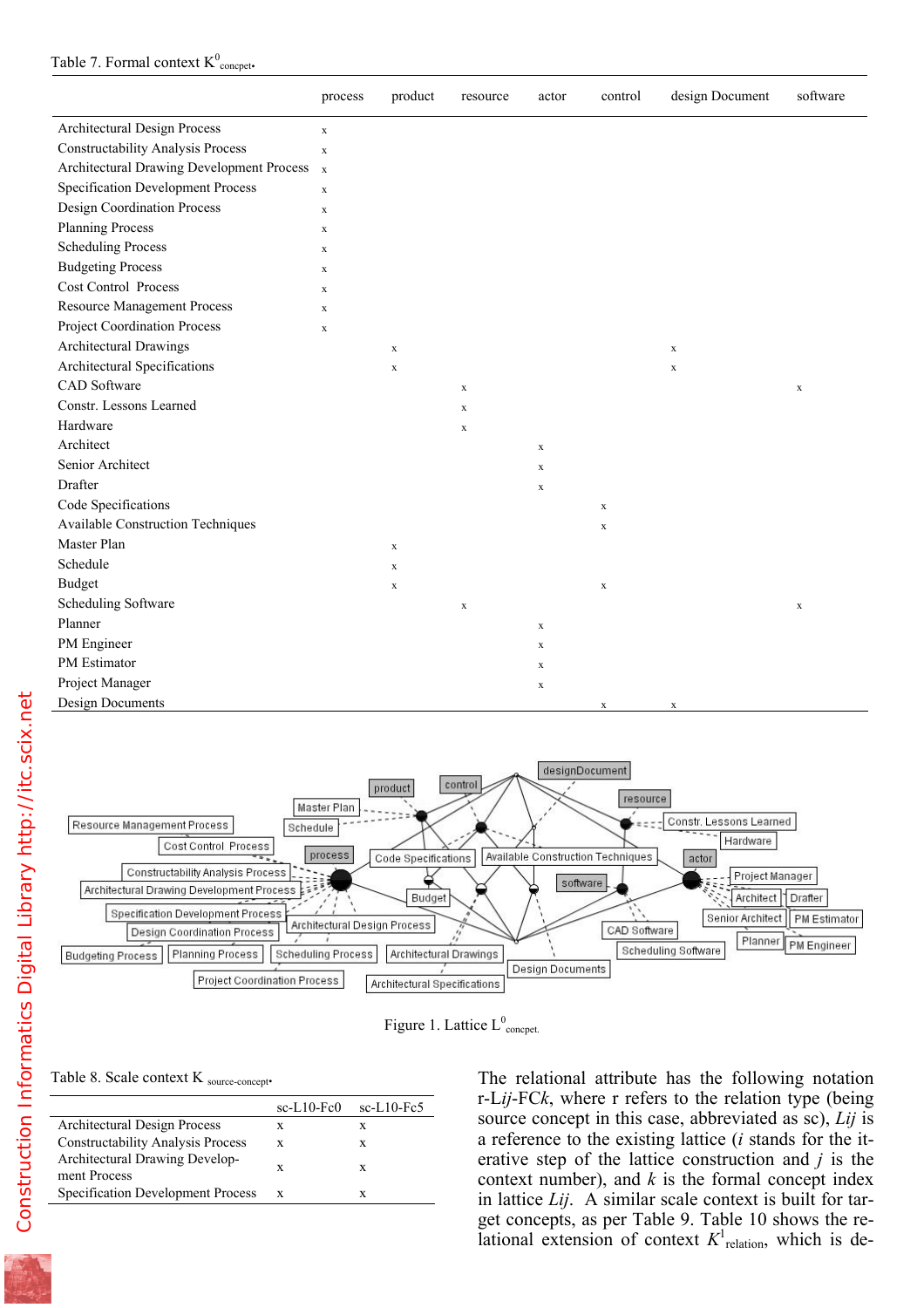ing relations as objects and relational attributes corresponding to formal concepts of  $L^0$ <sub>concpet</sub>. The relation context  $K^1$ <sub>relation</sub> is then constructed by adding the non-relational attributes of relations to the relational extension of context  $K^1$ <sub>relation</sub>, as per Table 11. Accordingly, the relational lattice  $L^1$ <sub>relation</sub> (Fig. 2) is constructed from the context  $K^1$ <sub>relation</sub>.

Table 9. Scale context  $K_{\text{target-concent}}$ .

|                | tc-L10-Fc0 tc-L10-Fc3 tc-L10-Fc5 tc-L10-Fc7 |   |   |   |
|----------------|---------------------------------------------|---|---|---|
| Design         |                                             |   |   |   |
| Coordination   | X                                           |   | X |   |
| Process        |                                             |   |   |   |
| Architectural  | X                                           | X |   | X |
| Drawings       |                                             |   |   |   |
| Architectural  | X                                           | x |   | X |
| Specifications |                                             |   |   |   |

which is derived by linking concepts to relations and thus having concepts as objects and relational attributes corresponding to formal concepts of  $L^1$ <sub>relation</sub>. The ontology concept context  $K^1$ <sup>1</sup> concept is then constructed by adding the non-relational attributes of concepts to the relational extension of context  $K^1$ <sub>concept</sub>. Accordingly, the relational lattice  $L^1_{\text{concept}}$  (Fig. 3) is constructed from the context  $K^1$  concept.

Accordingly, lattices  $L^1$ <sub>relation</sub> and  $L^1$ <sub>concept</sub> are both interpreted together. RCA provides a relational connection between formal concepts of the two formal contexts. So, the intent of a formal concept of an 'ontology concept lattice' may include a relational attribute referring to a formal concept of the 'ontology relation context'. This reference reflects the links between formal objects (ontology concepts) and ontology relations.

Table 10. Relational extension of  $K_{\text{relation}}^1$  through K <sub>source-concept</sub> and K <sub>target-concept</sub>.

|              | $sc-L10-Fc0$ | $sc-L10-c5$ | tc-L10- $Fe0$ | tc-L10- $Fc3$ | tc-L10- $Fc5$ | tc-L10- $Fc7$ |
|--------------|--------------|-------------|---------------|---------------|---------------|---------------|
| Supported by | X            |             |               |               | л             |               |
| Impacts      | X            | X           |               |               |               | x             |
| Could modify | X            | X           |               |               |               | X             |
| Results in   |              |             |               |               |               |               |

Table 11: Relation context  $K_{\text{relation}}^1$ .

|              | name         | $sc-L10-Fc0$ | $sc-L10-c5$ | $tc-L10-Fc0$ | tc-L10- $Fc3$ | tc-L10- $Fc5$ | tc-L10- $Fc7$ |
|--------------|--------------|--------------|-------------|--------------|---------------|---------------|---------------|
| Supported by | supported by | $\mathbf{X}$ |             |              |               |               |               |
| Impacts      | impacts      | л            | X           |              | X             |               | л             |
| Could modify | could modify | $\mathbf{X}$ |             |              | X             |               | л             |
| Results in   | results in   |              | X.          |              | x             |               |               |



Figure 2. Relational lattice  $L^1$ <sub>relation.</sub>

The second part of the second iteration deals with constructing the relational 'ontology concept lattice'. For example, Table 12 shows: a) a scale context with ontology relations that are out-relations as objects, and b) relational attributes scaled along the existing lattice  $L^1$ <sub>relation</sub> and thus corresponding to formal concepts of  $L^1$ <sub>relation</sub> which have these ontology relations in their extent. The similar scale context is built for in-relations, as per Table 13. Table 14

# 5.6 *Reverse Encoding*

The main objective of the reverse encoding step is to represent the merged combined lattice into a merged ontology (using the same format as the original source ontologies). Details of reverse encoding will be presented in future work.

## 6 CONCLUSION

Collaboration between semantic ontology-based systems is hindered by the lack of interoperability between different ontologies that are used by collaborating organizations. This paper proposed an approach based on FCA and RCA for developing a merged ontology for creating interoperability among more than one organization. Accordingly, organizations can use different process models and ontologies, but can still collaborate since interoperability is facilitated though dynamic ontology merging.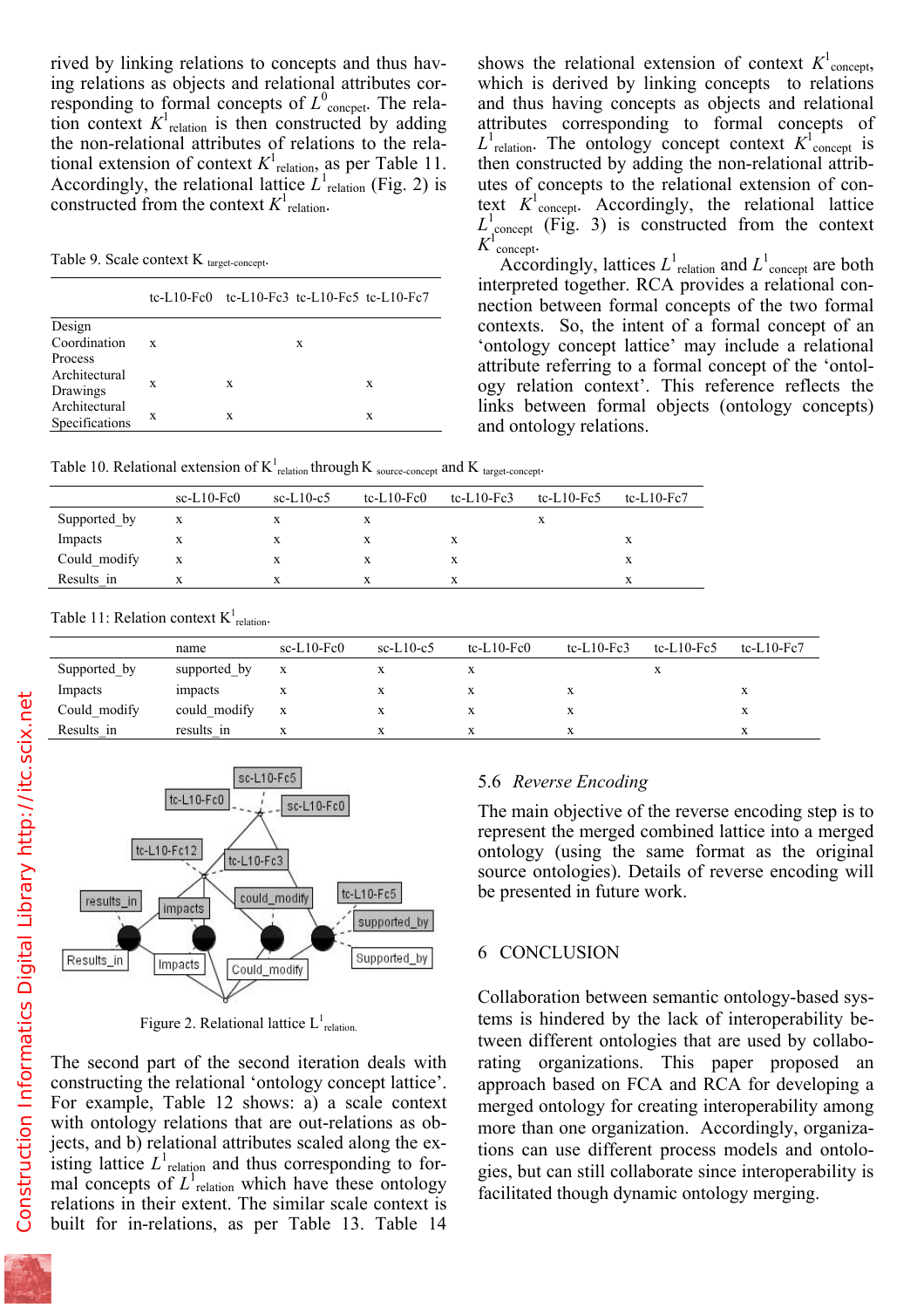|                                                    | $out-L21-Fc0$ | out- $L21$ -Fc1 | out- $L21$ -Fc2 | out- $L21$ -Fc3 | out- $L21$ -Fc4 | out- $L21$ -Fc5 |
|----------------------------------------------------|---------------|-----------------|-----------------|-----------------|-----------------|-----------------|
| Supported by                                       | X             |                 |                 |                 |                 | X               |
| Impacts                                            | X             | X               |                 | X               |                 |                 |
| Could modify                                       | X             | X               |                 |                 | X               |                 |
| Results in                                         | X             | X               | X               |                 |                 |                 |
| Table 13. Scale context $K_{\text{in-relation}}$ . |               |                 |                 |                 |                 |                 |
|                                                    | $in-L21-Fc0$  | $in-L21-Fc1$    | $in-L21-Fc2$    | $in-L21-Fc3$    | $in-L21-Fc4$    | $in-L21-Fc5$    |
| Supported by                                       | X             |                 |                 |                 |                 | X               |
| Impacts                                            | X             | X               |                 | X               |                 |                 |
| Could modify                                       | X             | X               |                 |                 | X               |                 |

## Table 14. Relational extension of  $K_{\text{concept}}^1$  through K <sub>out-relation</sub> and K <sub>in-relation</sub>.

Results in x x x x x

|                                                  | out-L21- $Fc0$ |   |   | out-L21-Fc1 out-L21-Fc2 out-L21-Fc4 in-L21-Fc0 in-L21-Fc1 in-L21-Fc5 |   |   |   |
|--------------------------------------------------|----------------|---|---|----------------------------------------------------------------------|---|---|---|
| Architectural Design Process                     | х              |   |   |                                                                      |   |   |   |
| <b>Constructability Analysis Process</b>         | X              | X |   |                                                                      |   |   |   |
| <b>Architectural Drawing Development Process</b> | X              | X | X |                                                                      |   |   |   |
| Specification Development Process                | X              | X | X |                                                                      |   |   |   |
| Design Coordination Process                      |                |   |   |                                                                      | X |   | x |
| Architectural Drawings                           |                |   |   |                                                                      | X | X |   |
| Architectural Specifications                     |                |   |   |                                                                      |   | x |   |





## REFERENCES

- Ganter, B. & Wille, R. 1999. Formal concept analysis: mathematical foundations. New York: Springer.
- Huchard, M., Roume, C. & Valtchev, P. 2002. When concepts point at other concepts: the case of UML diagram reconstruction. Proc. 2nd Intl. Workshop on Advances in Formal Concept Analysis for Knowledge Discovery in Databases (FCAKDD), Lyon, 23 July 2002: 32-43.
- Kalfoglou, Y. & Schorlemmer, M. 2003. Ontology mapping: the state of the art. The Knowledge Engineering Review 18(1): 1-31.
- Klein, M. 2001. Combining and relating ontologies: an analysis of problems and solutions. Proc. IJCAI-2001 Workshop on Ontologies and Information Sharing, Seattle, 2001: 53-62.
- McGuinness, D. L., Fikes, R., Rice, J. & Wilder, S. 2000. An environment for merging and testing large ontologies. Proc. 7th Intl. Conference on Principles of Knowledge Representation and Reasoning (KR2000), Breckenridge, Colorado, 12-15 April 2000.